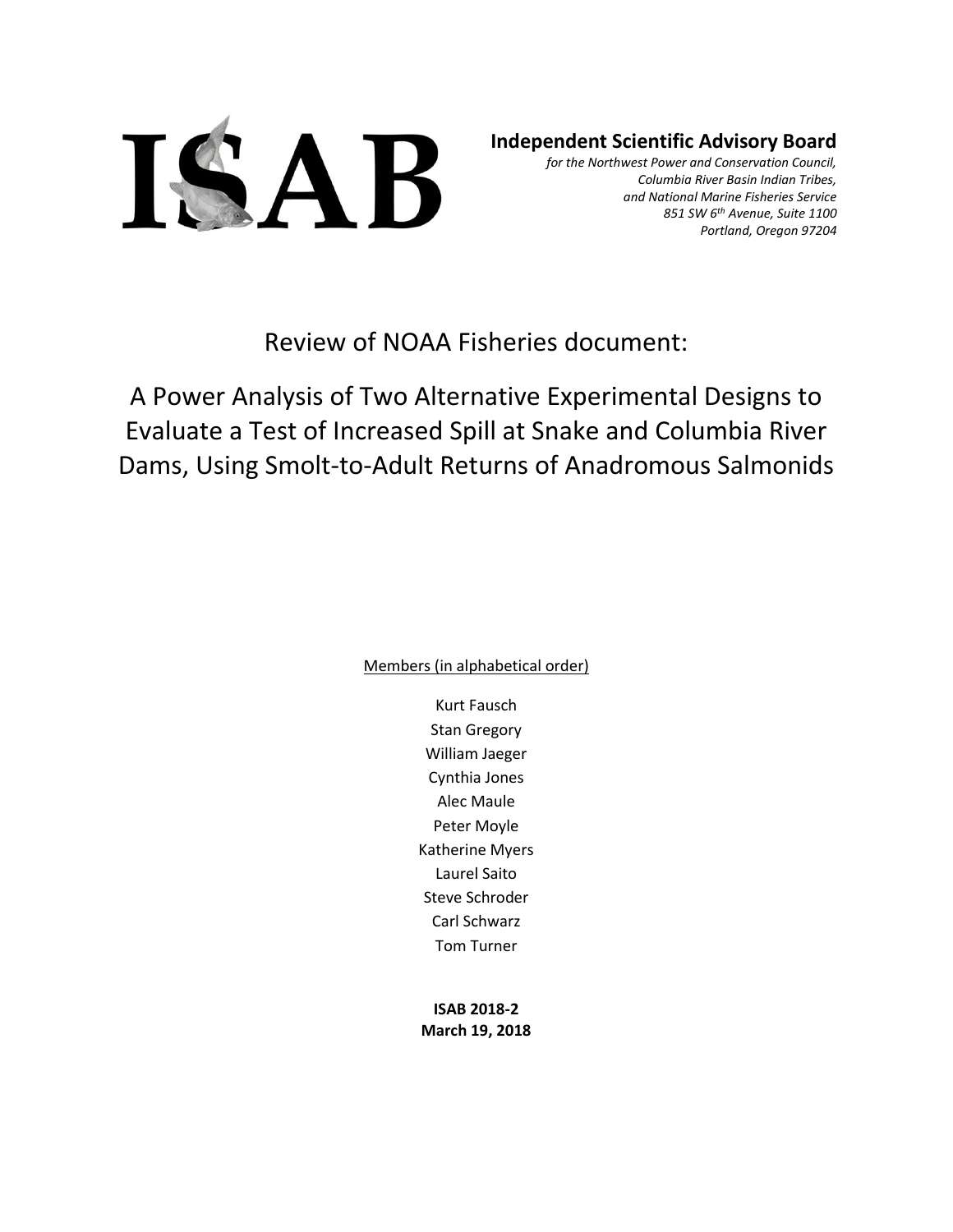# ISAB Review of NOAA Fisheries document:

# A Power Analysis of Two Alternative Experimental Designs to Evaluate a Test of Increased Spill at Snake and Columbia River Dams, Using Smolt-to-Adult Returns of Anadromous Salmonids

# **CONTENTS**

| Introduction 22 |  |
|-----------------|--|
|                 |  |
|                 |  |
|                 |  |
|                 |  |
|                 |  |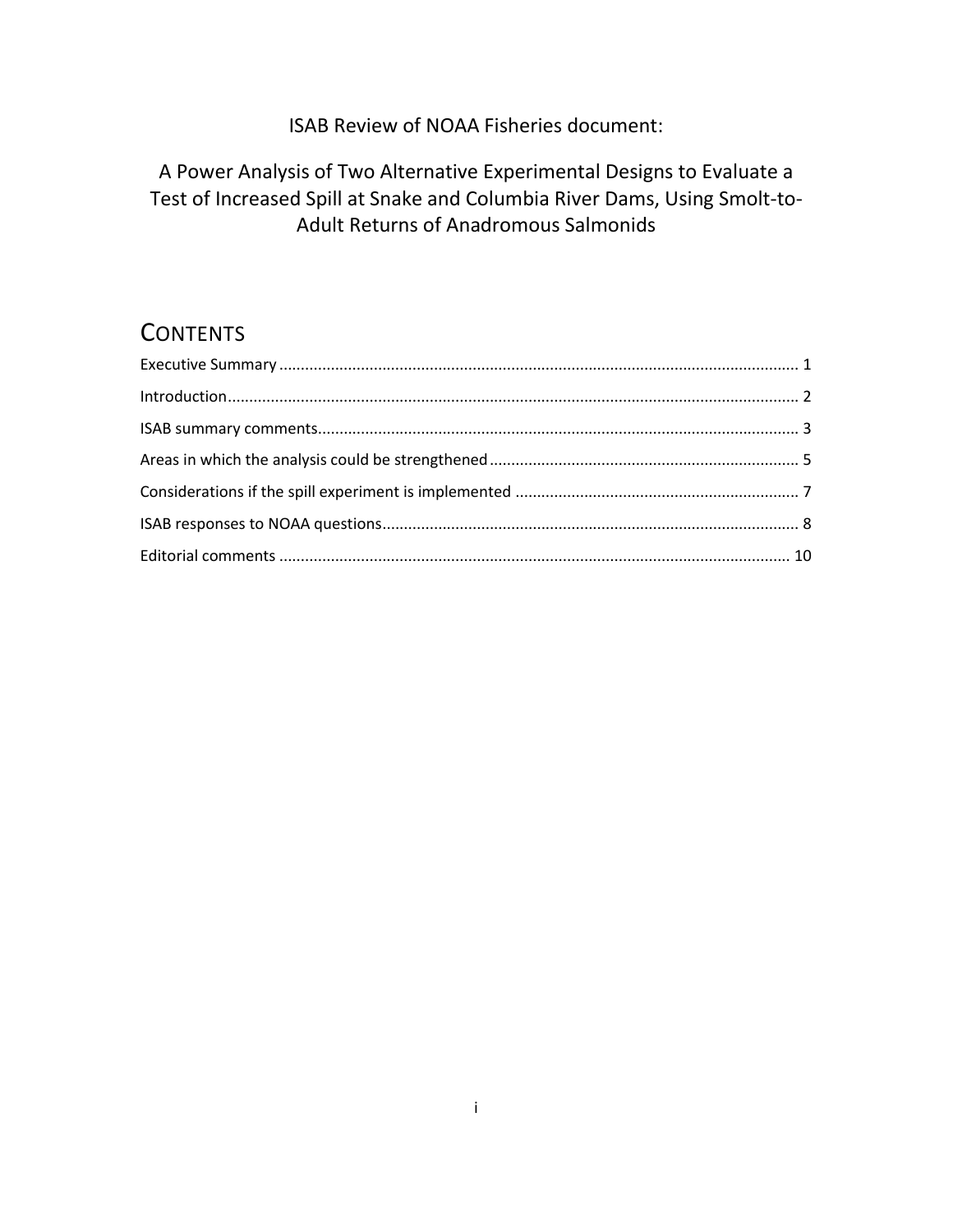# <span id="page-2-0"></span>EXECUTIVE SUMMARY

In response to a [January 2018 request](https://nwcouncil.box.com/s/l1fcwsqkom05dgxhl3va0vhychei2lrz) from NOAA Fisheries' Northwest Fisheries Science Center, the ISAB reviewed the document *A Power Analysis of Two Alternative Experimental Designs to Evaluate a Test of Increased Spill at Snake and Columbia River Dams, Using Smolt-to-Adult Returns of Anadromous Salmonids [\(January 2018 draft\)](https://nwcouncil.box.com/s/8zt2dcnff2a8qbb09tngofu11a8bpso6)*. NOAA's analysis considers two general experimental designs: (1) a before/after design for which there is no variation of spill level within the prospective years and (2) a block design that includes variations between two spill levels during prospective years. NOAA Fisheries requested the ISAB's review to help inform their analyses and recommendations regarding potential future operations at the Columbia River System mainstem hydroelectric projects.

The ISAB found that NOAA's analysis is a standard assessment of the power to detect effects and appears to be structured appropriately. The methodology and conclusions are conceptually sound, and the block design provides advantages to a before/after study. The key advantage to the block design is that high year-to-year variation is controlled for by conducting both spill regimes in the same year. However, the advantages are somewhat tempered because of several sampling and estimation issues. In addition, the success of the proposed experiment may depend on a number of factors including the availability of sufficient water and tagged fish to actually implement the experiment, the assumption that past fish behavior (in the retrospective years) is indicative of what will happen under the new spill regime, and other operational issues that would need to be resolved before an actual experiment is implemented.

These operational issues include:

- the expected improvement in smolt-to-adult returns (SARs) associated with particular spill levels
- the impacts of low and high flow years on the study's implementation
- whether the proposed spill regime is equally beneficial for fish of all sizes/ages when they start their migration
- impacts of the proposed spill regime on fish travel speed
- **•** effects of new spillway detectors on the study design
- identification of adaptive management triggers, and
- the experiment's effects on migrant survival when only half of the year is at higher spill levels compared to a full year at higher spill levels.

So, while a theoretical implementation (i.e., NOAA's block spill paper) may show high statistical power, an actual implementation may have less power because of these problems. These issues and several topics that should be explored to strengthen NOAA's analysis are described in the full report.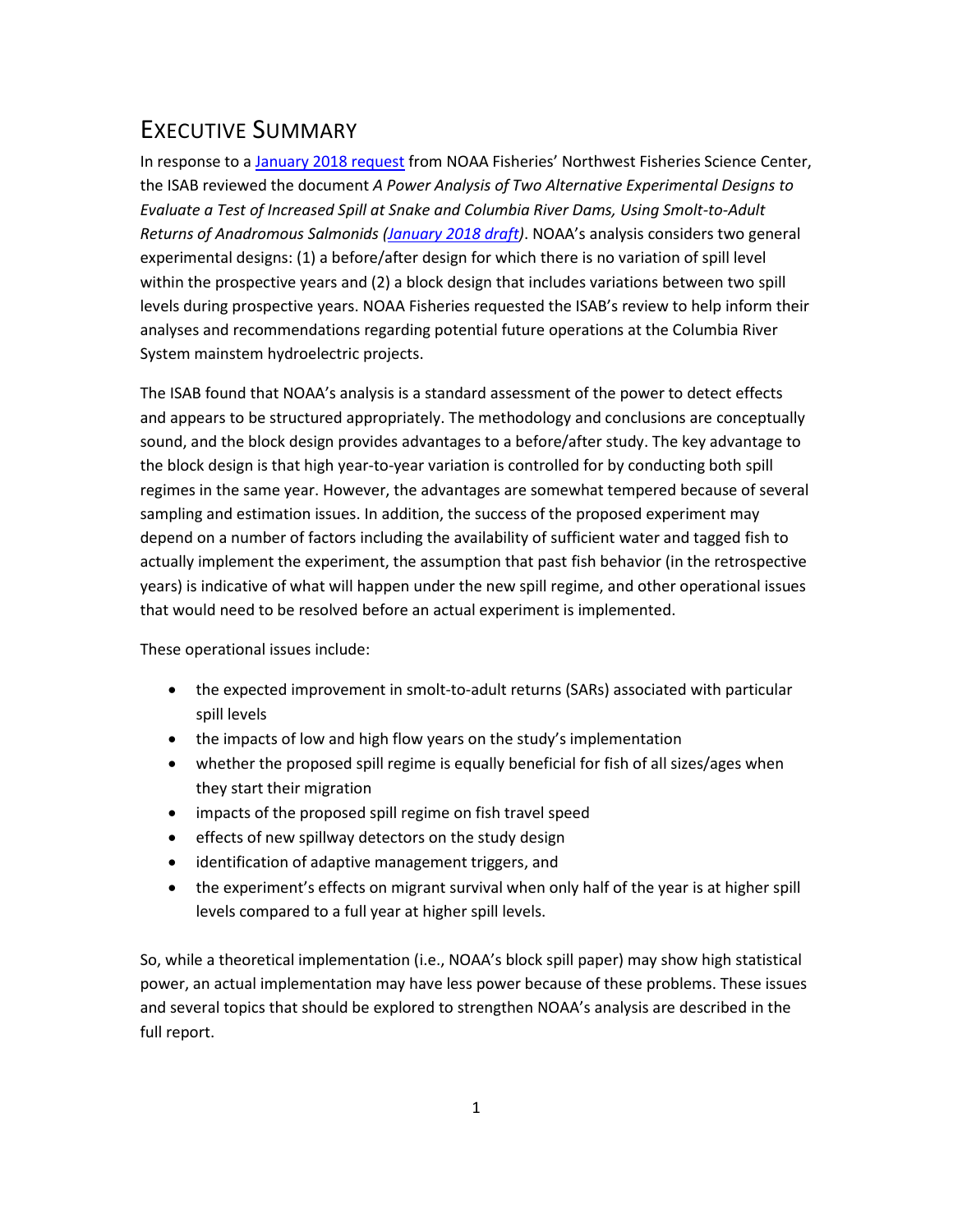# <span id="page-3-0"></span>INTRODUCTION

In response to a [January 2018 request](https://nwcouncil.box.com/s/l1fcwsqkom05dgxhl3va0vhychei2lrz) from NOAA Fisheries' Northwest Fisheries Science Center, the ISAB reviewed the document *A Power Analysis of Two Alternative Experimental Designs to Evaluate a Test of Increased Spill at Snake and Columbia River Dams, Using Smolt-to-Adult Returns of Anadromous Salmonids [\(January 2018 draft\)](https://nwcouncil.box.com/s/8zt2dcnff2a8qbb09tngofu11a8bpso6)*, referred to as Smith (2018) in this review. NOAA Fisheries (also referred to as NMFS) requested the ISAB's review to help inform their analyses and recommendations regarding potential future operations at the Columbia River System mainstem hydroelectric projects. The NOAA Fisheries' request memo includes a useful background summary:

"For the past decade, spill has been a prominent strategy for increasing salmon survival through the Columbia River federal hydropower system. Increasing spill in the future has been proposed as a method to further increase productivity by increasing smolt to adult returns (reducing latent mortality) of migrating salmon and steelhead. Understanding whether and how much salmon benefit from higher spill is therefore an important question for the region. Two broad categories of experimental design are available to evaluate the effects of increased spill compared to the baseline spill level that has occurred over the past decade: 1) a before/after design that compares survival in future years with increased spill throughout the season to survival in past years with baseline spill, or 2) a block design that varies future spill levels within years and compares future survival both to the baseline period and among blocks. Staff at the Northwest Fisheries Science Center have proposed an example of a block design and have conducted a preliminary power analysis that indicates such a design will generally be better able to detect benefits from increased spill compared to a before/after approach."

NOAA Fisheries asked four questions about the power analysis of Smith (2018) that the ISAB answers below:

- 1. Would a block study design, (either as described or in a modified form), enhance the region's ability to assess the potential for increased spill to reduce latent mortality (increase SARs) relative to a before/after comparison test (as proposed by the CSS Oversight Group - May [2017 submittal](https://nwcouncil.box.com/s/per3ohzhmc15g83c5l9uwa9jujtm79ay) to ISAB)?
- 2. Can the ISAB identify any logical or study design flaws relating to a block design study that NMFS has not adequately considered? If so, what are they?
- 3. Could the proposed block study design be improved (timing, duration, etc.) to increase its power? If so, what are the ISAB's recommendations?
- 4. Aside from SARs, juvenile reach survival, and travel times, are there other metrics that the ISAB would recommend considering as a means of assessing this question?

The ISAB's review was informed by presentations from Steve Smith at our October 27, 2017 meeting and from Jay Hesse and Ryan Kinzer (Nez Perce Tribe), Ed Bowles (Oregon Department of Fish and Wildlife, ODFW), and the Comparative Survival Studies (CSS) Oversight Group— Charlie Petrosky (Idaho Department of Fish and Game, IDFG), Steve Haeseker (US Fish and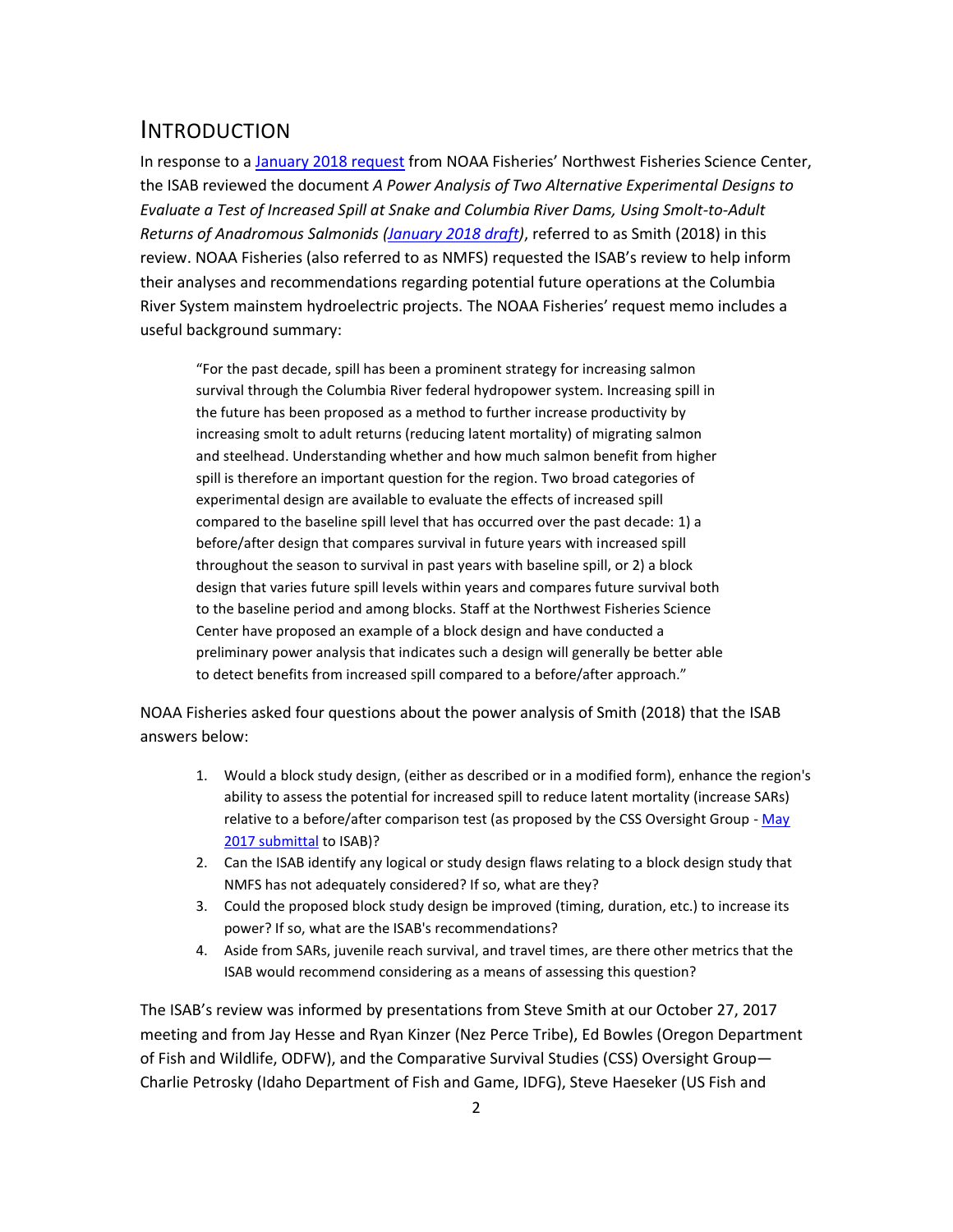Wildlife Service, USFWS), and Adam Storch (ODFW) at our February 23, 2018 meeting [\(link to](https://nwcouncil.box.com/s/cmks1sqq842tq3gy8sts3s4thb7s1njb)  talks [and review materials\)](https://nwcouncil.box.com/s/cmks1sqq842tq3gy8sts3s4thb7s1njb). These presentations raised important questions about how the actual block spill would be implemented. In summary, issues were raised about:

- 1. What are the proposed operations for the spill block study? What effect size is expected given the models from the CSS and others that describe the relationship between existing flows and survival and SARs?
- 2. Will it be possible to maintain the proposed flow levels for the majority of the study under different flow patterns that may occur in the future? If not, what should be done with the data outside of the planned operations?
- 3. Is there benefit to having one of the spill blocks be the same spill operation as the previous eight years (i.e., 2008 BiOp operations)? Is there benefit in having a wider contrast in the proposed spill levels relative to current operations?
- 4. Does the block spill design affect the collection of transport and in-river migration (T:I) ratios? Is there another way to get these data to ensure they are collected in support of the long-term trend analysis for the efficacy of transportation?

While these issues are beyond the scope of the power analysis, they will need to be considered when implementing a block spill experiment.

The ISAB also appreciated NOAA Fisheries' participation in the February 23 meeting to answer questions raised by the ISAB and the presenters.

# <span id="page-4-0"></span>ISAB SUMMARY COMMENTS

The analysis of the block spill design must perform several tasks to evaluate the ability of a proposed experimental design to detect the impact of increased spill using smolt to adult returns (SARs):

- estimate the effect of period (the two-week intervals during which spill could be modified), the year-specific effects and the period-year specific effects on SARs from the retrospective years (already collected) in order to simulate such effects in future (prospective) years.
- estimate the extent of overlap among the four migrating cohort groups as they migrate through the hydrosystem to estimate the net effect of any proposed nominal spill effect on the individual cohorts. This overlap is termed "spreading" in Smith (2018).
- simulate future populations of fish to generate realistic outcomes from various spill scenarios. These are then analyzed with the retrospective data, and the power to detect spill effects is estimated.

Appendix A and B of Smith (2018) provided details on estimating period effects and the variance of the year-specific and period-year specific effects. Appendix A begins with a tabulation of the SARs by period and year and different combinations of stocks which is then analyzed using the mixed-effects logistic model: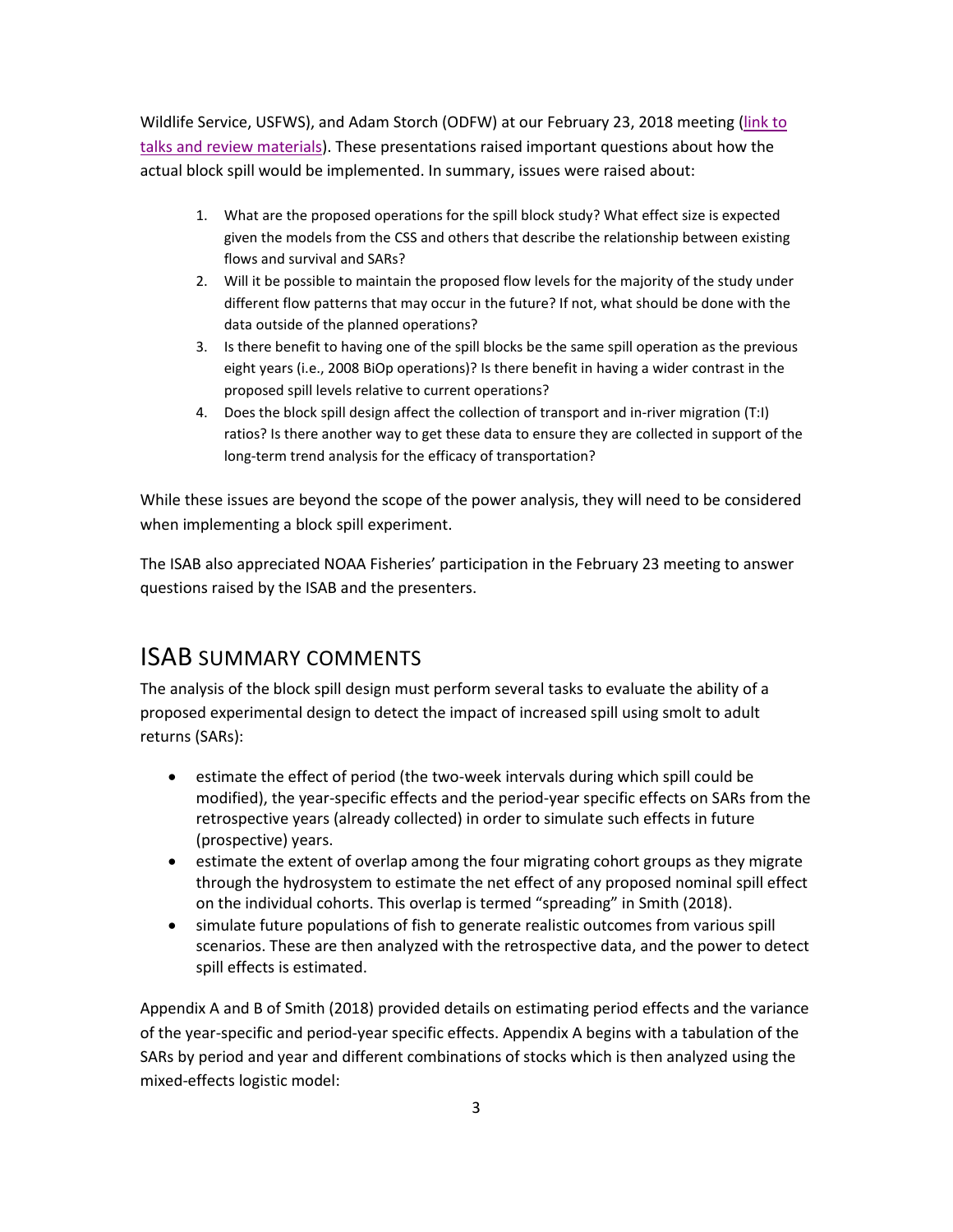$$
logit(SAR_{ij}) = (\alpha + \rho_i) + (\gamma_j + \varepsilon_{ij})
$$

where  $\partial$  +  $\varGamma$ <sub>*i*</sub> represents the baseline and period (early vs. late) effects,  $\gamma_j$  +  $\varepsilon_{ij}$  represents the year and year-period effects (observational variation) respectively, and results are reported in Appendix B of Smith (2018). The mean number of smolts (on the logarithmic scale) released in the tail race of Lower Granite Dam (LGR) in each period is also estimated. This is described in Steps 1 and 2 on page 7 of Smith (2018).

Appendix C of Smith (2018) provides details on how cohorts released at LGR "spread" out as they move through the hydrosystem. This spreading will make it more difficult to detect the impact of the new spill regime because not all fish will experience the new spill regime at all dams. This spreading was estimated using a product-binomial method where the overall probability of staying in one of the periods during movement through the hydrosystem is found as the product of the sequential probabilities of staying in the same period as a fish moves from dam *i* to dam *i+1*. This probability is then used to estimate the impact on the assumed effect of the new spill regime if a fish did not experience the new spill regime at all dams by using a simple power model for the effect of the new spill regime (i.e., each dam contributed equally to the overall spill effect). A simple approximation is used to estimate the spread effect on any expected impact of a new spill regime. This corresponds to Step 4 on page 8 of Smith (2018).

The estimates of variability from the retrospective years are assumed to be valid for all future years. These are used to generate estimates of the SAR values that might be expected in the absence of any new spill regime effects. The adjusted spread factors are then used to "implement" the new spill regime effects. Note that the treatment effects tested in this power analysis are simple proportional increases in SARs (e.g., a 25% increase) and are not based on any biological relationship between actual spills and expected improvements in SARs. The period-year random effects are applied; sample sizes are generated based on historical patterns; and the number of "returning" adults is then generated. These simulated data for prospective years plus the actual retrospective data are then analyzed using a mixed-logistic model:

$$
logit(SAR_{ij}) = (\alpha + \rho_i + \tau G_{ij}) + (\gamma_j + \varepsilon_{ij})
$$

where  $\stackrel{\bullet}{\cal L}$  is the NET effect of spill (more on this later) and  $G_{_\mathit{i}}$  is an indicator variable (0/1) if period *j* in year *i* was targeted for the new spill level. The proportion of simulated data sets where a spill effect is detected is used as an estimate of power. Note that because of the spreading of cohorts as they move down the hydrosystem, the parameter  $\;l\;$  is NOT an unbiased estimate of the impact of spill on a particular cohort. For example, the new spill level could double the SAR for this cohort, but the value of  $\,$   $\bar{t}\,$  may only be 1.5 because of the spreading of the cohorts across both spill levels as the fish move downstream. The spreading of cohorts (typically) reduces the response of fish cohorts to the new spill overall, but a statistical test for the null hypothesis that  $\tau$  =  $0$  is still a valid test for no spill impact. Conversely, because  $\;$   $\bar{t}$  may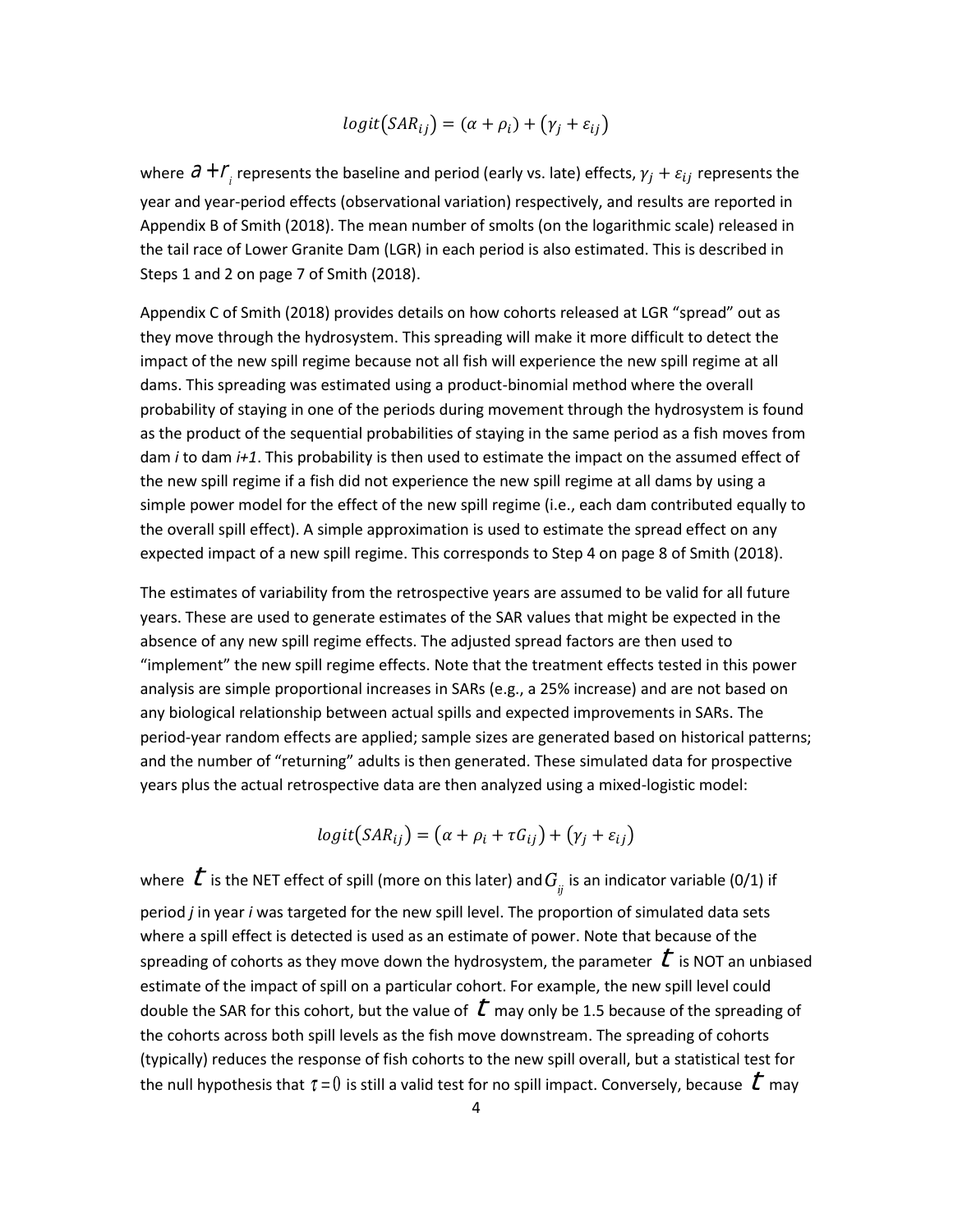underestimate the impact of spill, the experiment may fail to detect the NET impact of spill because of an inadequate sample size (too few fish and/or too few years).

Smith (2018) is a standard assessment of the power to detect effects and appears to be structured appropriately. As summarized in the answers below, the methodology is appropriate and conclusions sound.

There are several topics that should be explored to strengthen Smith (2018), and a number of operational issues need to be resolved before the spill test is implemented.

# <span id="page-6-0"></span>AREAS IN WHICH THE ANALYSIS COULD BE STRENGTHENED

There are a number of areas where additional information could strengthen Smith (2018).

### **a) What are other sources of variability that could impact the results?**

The simulation study must make a number of simplifying assumptions about variation when simulating data for prospective years. The experiment assumed that all sources of variation in SARs have been accounted for in the historical record and that the past reflects the future. The paper needs a discussion of potential impacts of changes in the variation in the future. For example, is the variation seen in the retrospective years still valid in the face of climate change? Will changing land use patterns have an impact on flow patterns? Have there been changes in the hydrosystem that make variation seen in retrospective years no longer applicable? Will ocean conditions over the next 10 years be represented by the historical record?

### **b) Is there an advantage to redefining the cohorts to avoid effects of spread?**

The impact of the new spill regime is attenuated because not all fish experience the targeted spill regime at all dams due to fish "spreading out" as they move through the hydrosystem. Appendix C of Smith (2018) estimates the impact of this spreading. Is there any advantage to redefining the cohorts to reduce the amount of spreading across the different spill regimes, such as only using fish released from the first week of the block? The number of fish assigned to each cohort will be smaller (but as noted elsewhere in the paper, the effect of the number of fish on the power analysis is small), but the treatment effect will be cleaner. The modification may result in an increase in statistical power. There is a brief mention of this in the discussion of Smith (2018), but no formal analysis appears to have been done.

### **c) Methods to actually estimate the effect of the new spill regime need to be developed.**

The current model is unable to produce unbiased estimates of the effect of the new spill regime on SARs for two reasons:

 the spill effect is modeled as multiplicative on the actual SARs, but the effect of spill (the  $^\dagger$  parameter) is estimated on the odds of returning. This is a technical issued that can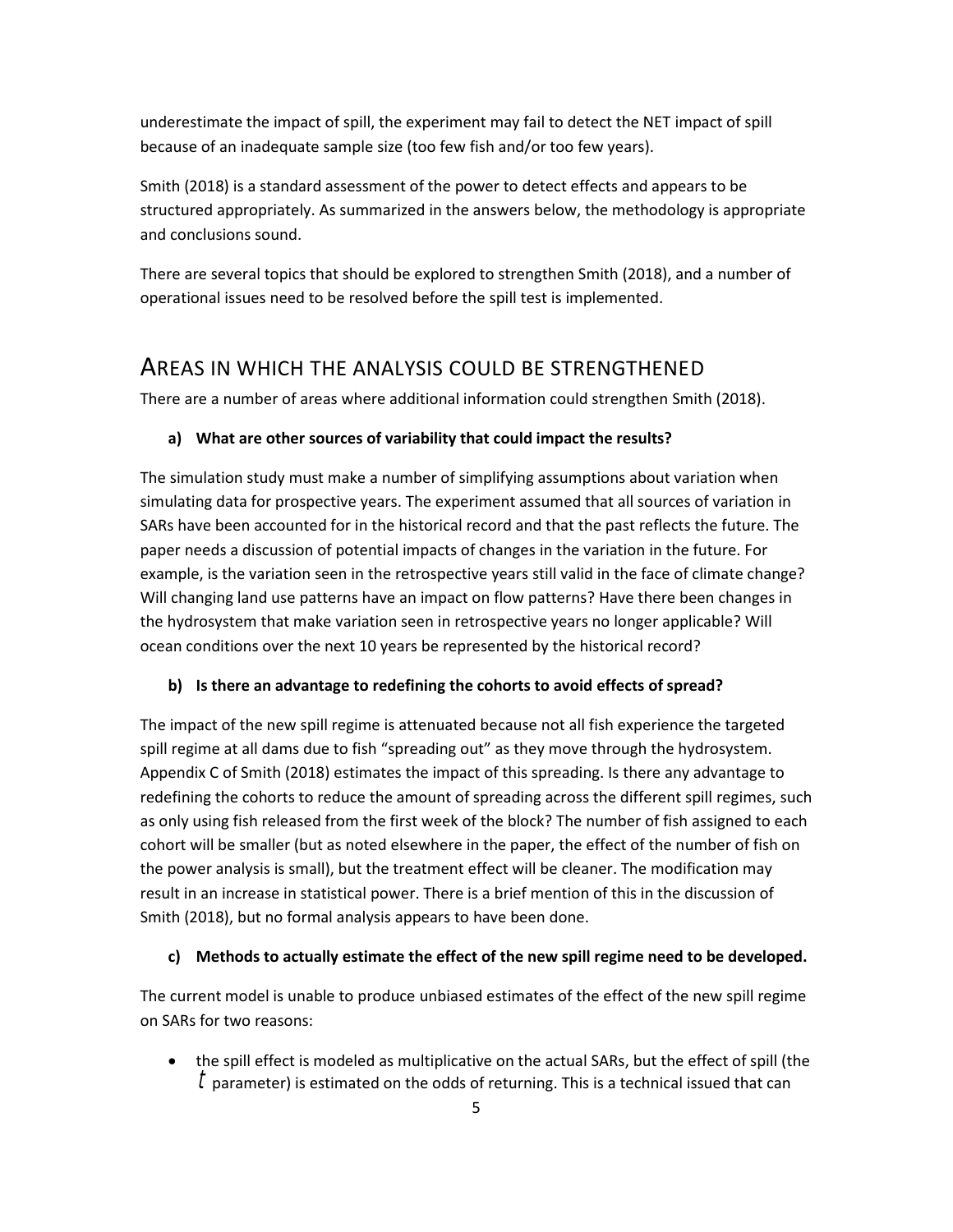be resolved by modeling spill effects directly on the odds scale rather than the SARs scale.

• the effect of spill regimes is contaminated by spread of the cohorts.

As noted in the discussion of Smith (2018), an approximate way to resolve the second issue is to use the approximate spread factor directly in the model. This is an important issue to resolve because once the spill experiment is enacted, a key parameter to estimate is the actual impact of spill. It is unclear if the spread can be actually measured if the spill experiment is implemented because not every dam has spillway detectors to provide estimates of when fish pass over a particular spillway.

#### **d) Do interim analyses provide early indicators of success?**

Under the current block spill design, the entire returns from a brood year are required for analysis. Does an interim analysis (e.g., after the first major year of returns) provide any early indicators of success (or failure)? Presumably, the retrospective data currently available can be disaggregated even today and the feasibility and usefulness of an interim analysis investigated in the simulation study.

#### **e) Can multiple spill levels be tested to accelerate learning?**

The current block design allows for only one spill level to be tested in each year. It is unlikely that multiple treatment spill levels could be implemented in a single year due to logistical constraints. Can the current analysis be modified to account for two different spill levels over prospective years (e.g., lower and higher additional spill) to accelerate learning while gaining experience with modification to spill levels during operations? By doing so, the answer to the question "Is more spill better?" could be determined quicker, even though estimates of the individual spill effects may not be well estimated. For example, the term  $\alpha + \rho_i + \tau G_{ij}$  in the model would be modified to  $\alpha + \rho_i + \tau G_{ij} + \varphi H_{ij}$  where the final term is the second (higher spill level) and the test for no spill effect is the joint test that both  $\tau$  and  $\varphi$  are zero. Similarly is it possible to model spill as a continuous variable so that even if the higher spill varies among years beyond their control; the model can still be fit?

### **f) Current block spill design is a special case of carry over designs.**

The current experiment is a special case of a carryover design (refer to [https://onlinecourses.science.psu.edu/stat509/node/123\)](https://onlinecourses.science.psu.edu/stat509/node/123). The design and analysis of carryover designs was never referenced in the paper, and the experience with carryover designs can provide useful insights into the potential biases and efficiency gains in the spill block design. For example, carryover effects in carryover designs are analogous to the impact of cohorts spreading as they move down the hydrosystem, and experience with carryover designs in accounting for carryover effects may be useful in obtaining an unbiased estimate of the spill effect in the block spill design.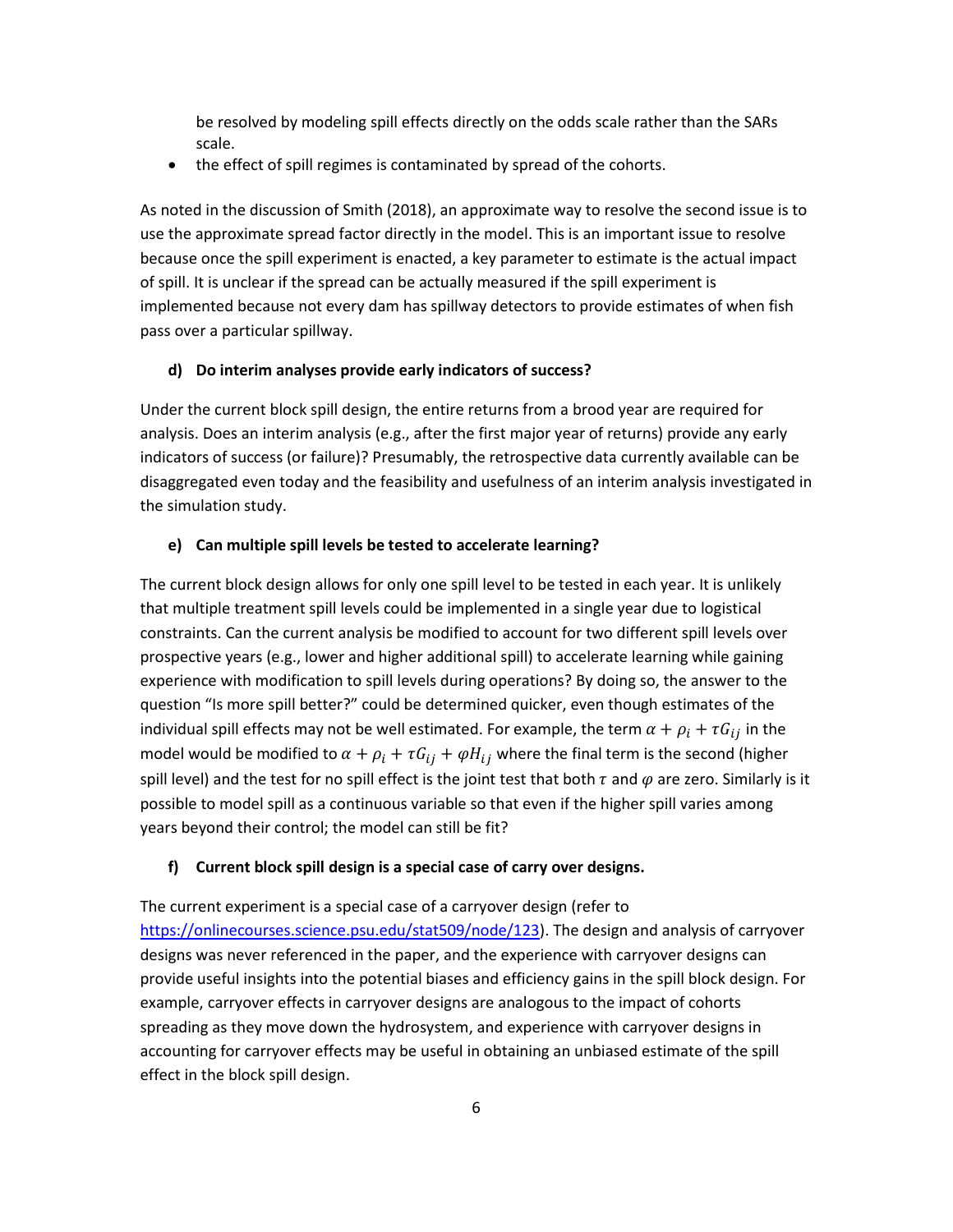# <span id="page-8-0"></span>CONSIDERATIONS IF THE SPILL EXPERIMENT IS IMPLEMENTED

These items do not require an immediate response but will need to be considered if the actual experiment is proposed.

### **a) What effect size is to be expected?**

The current paper is very "general" in that there is no assumption of what level of spill corresponds to particular spill effects in their model. Several presenters attempted to map projected impacts of spill scenarios to the effect sizes in this paper. This should be done prior to implementation so that the most appropriate power analysis is selected.

## **b) What are the impacts of low flow and high flow years on implementing the spill experiment?**

The simulation study assumes that the new spill regime can actually be implemented as scheduled. However, are there operational (e.g., power generation) or physical conditions (e.g., lack of water or too much water) that could prohibit/shorten the new spill regime or affect the control spill in a particular year? The historical power/flow records should be examined to estimate the risk that the actual spill experiment could not be implemented in a particular year.

## **c) Is there any information on whether the impact of the proposed spill regime is equally beneficial for fish of all sizes/ages when they start their migration?**

Appendix C of Smith (2018) makes a simplifying assumption that the impact of the new gas-cap spill regime is the same for all fish regardless of size or age when they start of migrate. Are there any empirical data about this issue? If size/age is important, then this may impact the formation of the cohorts in a particular year.

## **d) Is there any information on the impact of the proposed spill regime on travel speed?**

For example, perhaps under the new gas-cap spill regime, the spread of cohorts may decrease (which presumably should increase power). What do the CSS models on the effect of spill indicate about the possible impact of the new gas-cap spill regime on the spread of the cohorts over time? This may influence how cohorts are defined if and when the spill experiment is implemented.

### **e) Do spillway detectors affect the design of the experiment?**

Spillway detectors are being installed on many dams. If the exact travel path were known for every fish, there would be no need to define cohorts as is currently done. Will the spillway detectors have sufficient detection efficiencies to change how the experiment is run?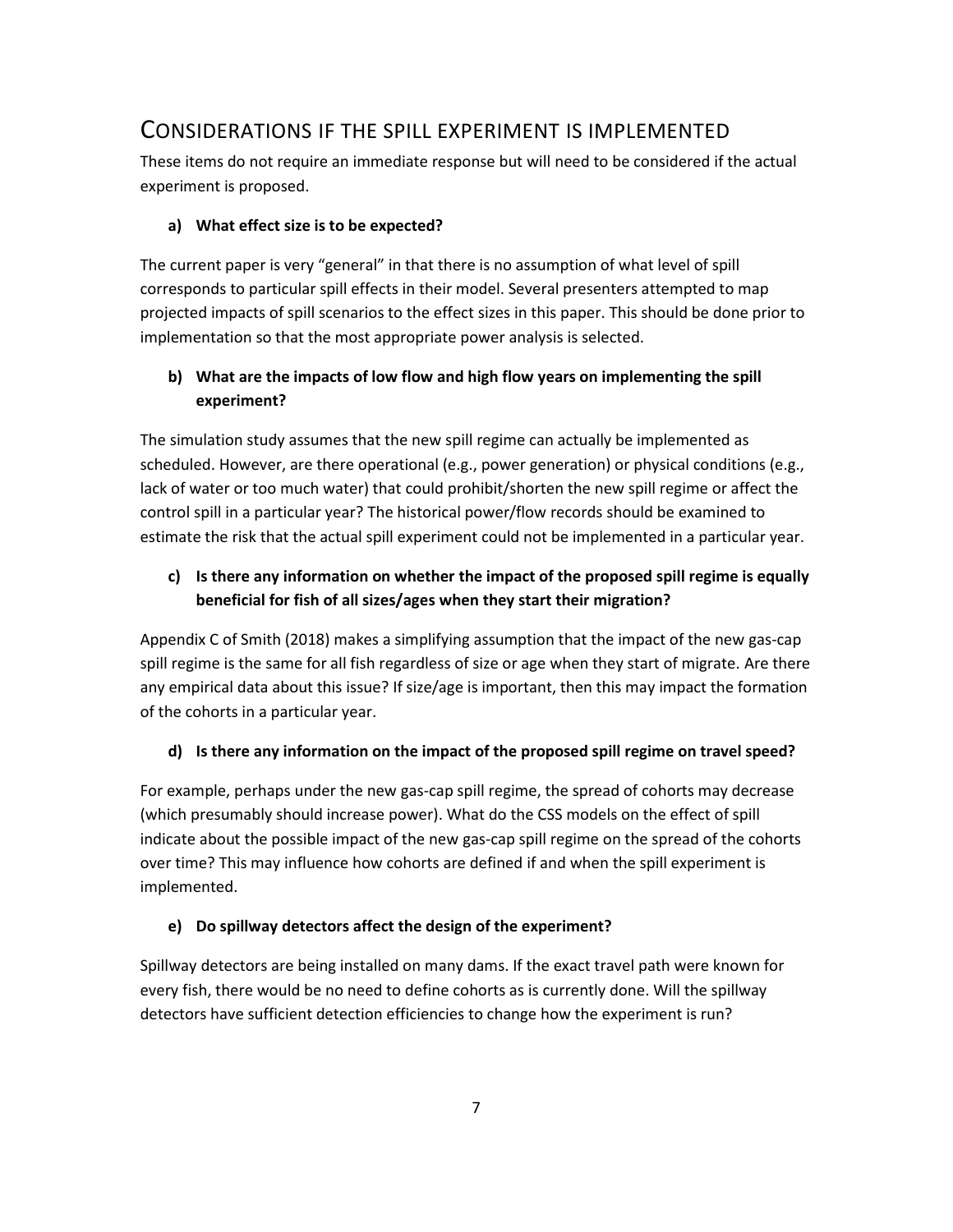### **f) Need to place the experiment into an adaptive management framework.**

An adaptive management framework is needed when the actual spill experiment is proposed. For example, how often will data be examined for early indications of success/failure? How will the experiment be modified if early indications (e.g., an interim analysis before all returns from brood years are available) are that higher spill levels are indeed beneficial or if the observed effect size is much smaller than predicted? Will the proposed spill experiment collect the right type of information to make interim analyses possible?

## **g) Need to acknowledge the consequences of the experiment on migrant survival compared to full spill for entire seasons at 115/120% or 125% spill.**

If survival is lower at lower spill rates, the survival that results from the experiment will be lower for ten years than it would have been with the higher spill throughout the entire spill season each year. The potential biological consequences of the experiment relative to other management options should be identified explicitly as part of the adaptive management framework. Estimates of the potential magnitude of the differences between options would inform decision makers about both experimental and biological strengths and limitations.

# <span id="page-9-0"></span>ISAB RESPONSES TO NOAA QUESTIONS

Finally, we provide summary responses to **[NOAA's questions](https://nwcouncil.box.com/s/l1fcwsqkom05dgxhl3va0vhychei2lrz)** submitted with Smith (2018).

## *1. Does a blocked design provide advantages to the before/after study?*

Yes, the key advantage to the blocked design is that the high variation seen in year-specific effects (i.e., year-to-year variation) is "controlled for" by conducting both spill regimes in the same year. The advantages are somewhat tempered because of the "spreading" of the cohorts, but the amount of spread appears to be small enough that it does not compromise the ability to detect differences in SARs between the two spill regimes. The current analysis model does not provide a direct estimate of the effect of the new spill regime, but the analysis can be modified as briefly discussed in Smith (2018).

Similarly, the benefits of additional spill may be tempered because releases must be made downstream of Lower Granite Dam and so these fish have already experienced one power house contact. It was pointed out during the presentations that spillway detectors are being installed on the Lower Granite Dam spillway, so it may not be necessary to define cohorts using fish that have had the initial dam contact.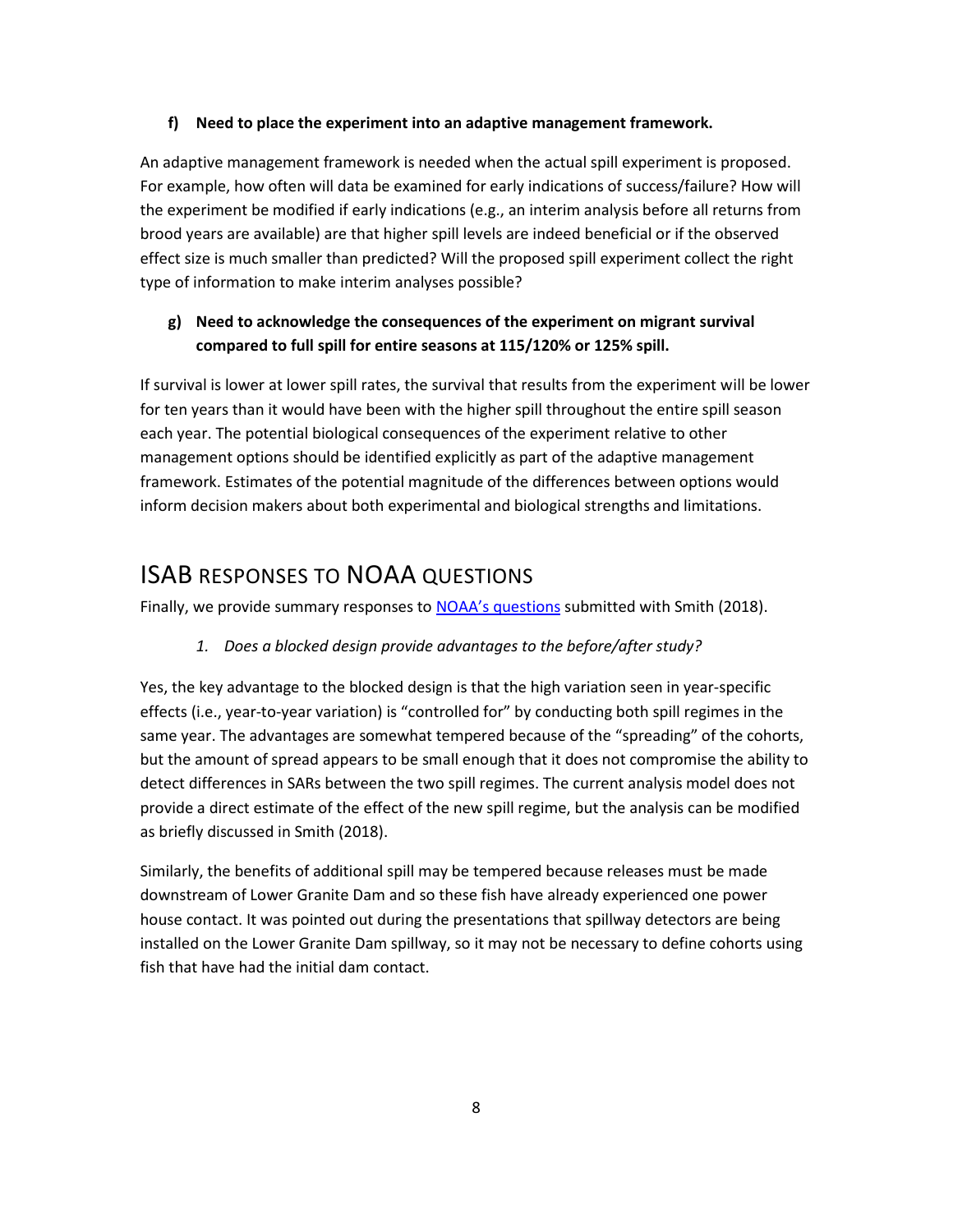#### *2. Are there any logical or study design flaws that are not adequately considered?*

The study design is conceptually sound; the success of the proposed experiment may depend on the availability of tagged fish and water to actually implement the experiment, and the assumption that past behavior (in the retrospective years) is indicative of what will happen under the new spill regime. For example, spilling more water may reduce travel times and so the "spread" of the fish may differ from that forecasted spread based on the retrospective analysis. High water levels may make it impossible to have a "control" BiOp spill level in some years. Fluctuation in flow may not make it possible to maintain the assigned spill levels in a particular treatment period. These could impact implementation of a particular spill experiment. So, while a theoretical implementation (i.e., NOAA's block spill paper) may show high statistical power, an actual implementation may have less power because of these problems. These implementation considerations will need to be considered when actually designing a proposed experiment.

It is important that the analysis methods be developed to provide an unbiased estimate of the impact of spill (see below).

While the proposed design does not prevent studying the impact of transportation on survival compared to in-river fish, the overall survival rate of in-river fish under the block spill will consist of the survival rate of fish that "experience" the control flow and fish that "experience" the new spill levels vs. the survival rate of all fish that experience the same spill level. It is not clear if the estimate of the transportation effect will then be comparable to previous years where only a single spill level was in effect.

#### *3. Can the proposed block study design be improved to increase power?*

Estimated statistical power is already high (i.e., only a few years of implementation are needed to detect an effect). Modifications to the block study design to improve power will not lead to substantial increase in power due to any additional increases in effect size being swamped by uncontrollable events during the experiment. However, the issue of fish cohorts "spreading" as they travel downstream may be amenable to improvements by changes to the cohort definition (e.g., truncating cohort 2 earlier) to reduce the incidence of these fish experiencing the other spill regime.

Learning may be accelerated by implementing two levels of treatment spill (high and higher) in future years at the price of reduced precision of the impacts of a particular spill level.

#### *4. Are there other metrics?*

Juvenile reach survival and SARs integrate the effects of spill on fish over the remaining lifecycle. As such, it is difficult to separate out where the potential benefits of the new spill regime may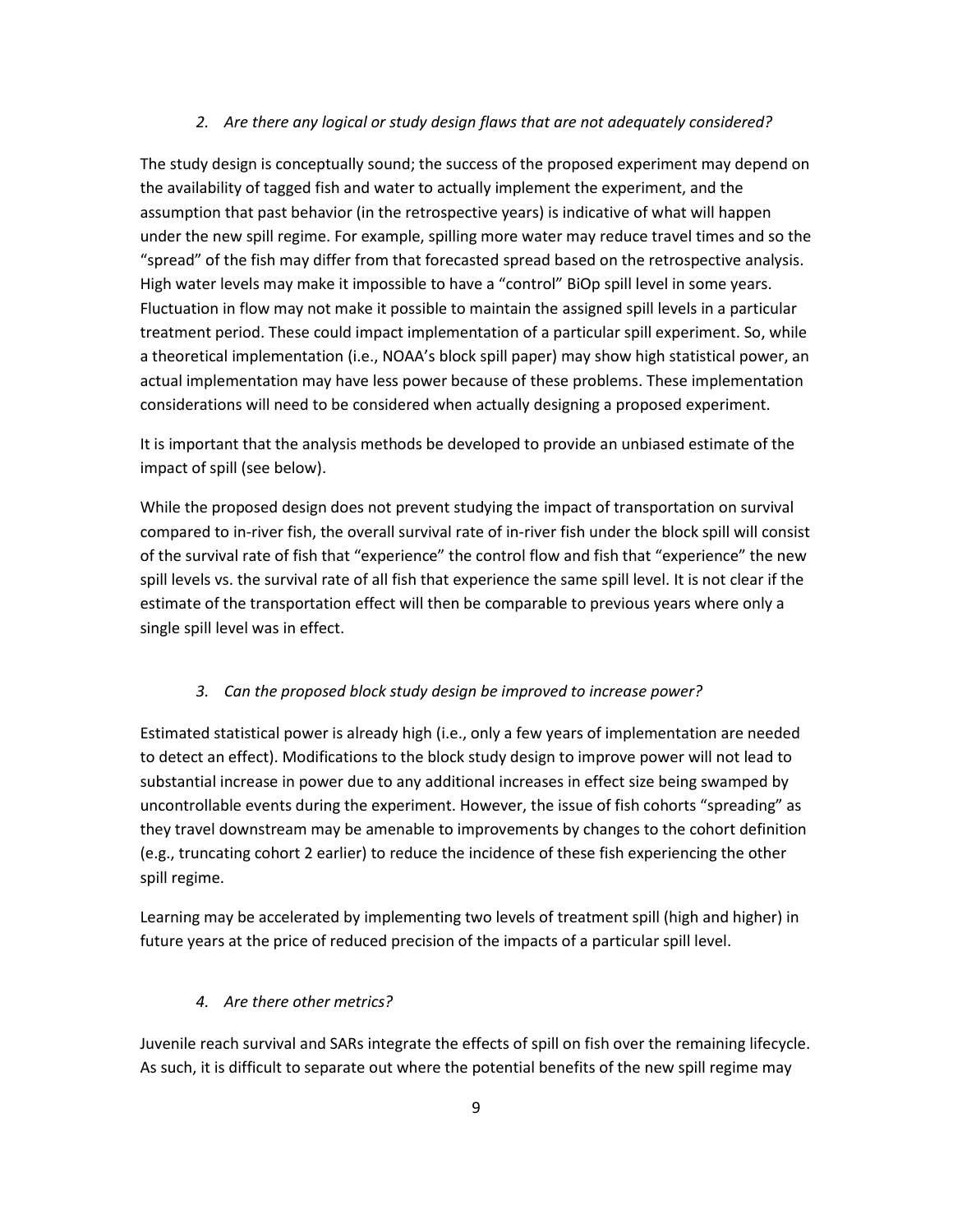actually occur, i.e. improved estuary, plume, or ocean survival. Unfortunately, the current monitoring systems cannot provide separation of mortality into components once the fish pass Bonneville unless acoustic telemetry is used. The proposed spill experiment needs to be well coordinated with ongoing estuary, plume, and ocean projects influencing factors investigating survival of juvenile and adult salmon and other focal species so that the experiment does not disrupt these other studies.

There was no direct assessment of fish health under the new spill regime (e.g., is there evidence of gas trauma?). Some monitoring of fish directly downstream of the dams could be done (e.g., netting) to capture juvenile fish after they pass through the new spill regime to gather such data.

While the new spill regime may provide improvements in the MEAN SARs, there is no monitoring on the variability in the SARs over time. Much of this is driven by uncontrollable factors (e.g., the Pacific Decadal Oscillation), but if the new spill regime exacerbates the variation in SARs (even while providing an increase in the mean), it may not be a preferable option because of the increased risk of quasi-extinction. Unfortunately, estimating the variability over time in the SARs under the new spill regime would require an order of magnitude more effort (e.g., duration of the spill experiment in the 10-20 year range) and therefore is not likely a feasible metric for a short term experiment.

The current design must wait until all returns are received from a brood year. However, an interim analysis may provide early indications of success or failure of the experiment. It is unclear if the SARs values from previous years can be disaggregated without considerable effort in reanalyzing all the past tagging data.

# <span id="page-11-0"></span>EDITORIAL COMMENTS

p.i - One response variable is smolt travel time. Some background should be added so that readers understand why this is biologically important (i.e., is there evidence that travel time is related to fish survival?)

p.ii - There are numerous instances where the wording can be improved. For example,

"The Block Design exceeded Before/After more for Chinook data than for steelhead data."

should be reworded as:

"The increase in the power of the Block Design relative to that of the Before/After design was more when the spill experiment operated on Chinook rather than for steelhead."